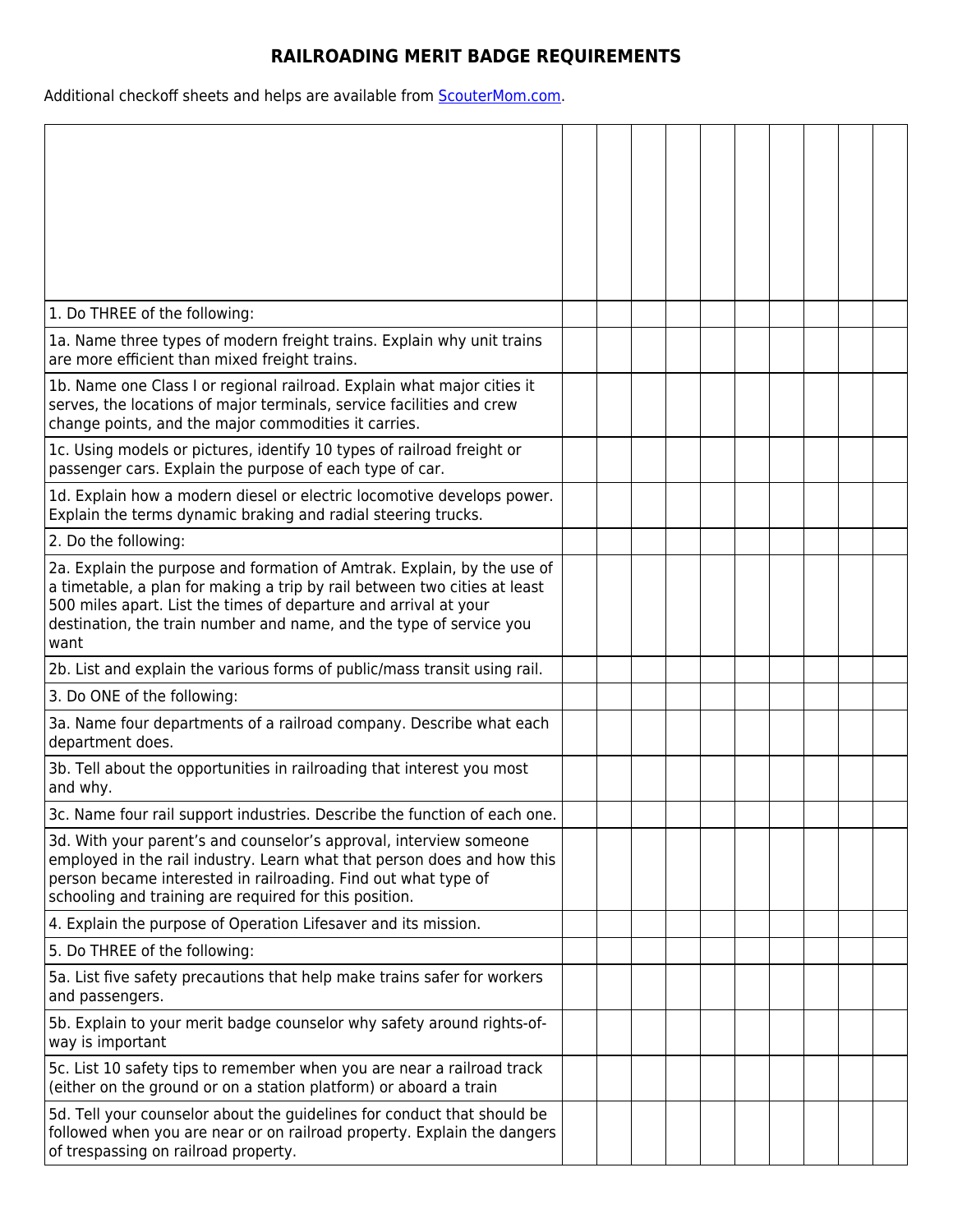| 5e. Tell what an automobile driver can do to safely operate a car at<br>grade crossings, and list three things an automobile driver should never<br>do at a grade crossing.                                                           |  |  |  |  |  |
|---------------------------------------------------------------------------------------------------------------------------------------------------------------------------------------------------------------------------------------|--|--|--|--|--|
| 5f. Tell how to report a malfunction of grade crossing warning devices.                                                                                                                                                               |  |  |  |  |  |
| 5g. List safety precautions a pedestrian should follow at a public<br>crossing.                                                                                                                                                       |  |  |  |  |  |
| 6. Explain the appearance and meaning of the following warning signs<br>and devices: advance warning sign, pavement markings, crossbucks,<br>flashing red lights, crossing gates.                                                     |  |  |  |  |  |
| 7. Do EACH of the following:                                                                                                                                                                                                          |  |  |  |  |  |
| 7a. Explain how railroad signals operate and show two basic signal<br>types using color or configuration.                                                                                                                             |  |  |  |  |  |
| 7b. Explain the meaning of three horn signals.                                                                                                                                                                                        |  |  |  |  |  |
| 7c. Describe a way to signal a train for an emergency stop.                                                                                                                                                                           |  |  |  |  |  |
| 7d. Explain the use and function of the EOTD (end-of-train device), or<br>FRED (flashing rear end device), used on the last car of most freight<br>trains.                                                                            |  |  |  |  |  |
| 8. Select ONE of the following special-interest areas and complete the<br>requirements.                                                                                                                                               |  |  |  |  |  |
| 8a. Model Railroading: With your parent's and counselor's approval, do<br>TWO of the following                                                                                                                                        |  |  |  |  |  |
| (1) Draw a layout of your own model railroad or one that could be built<br>in your home. Design a point-to-point track or loop with different<br>routings. Include one of the following: turnaround or terminal or yard or<br>siding. |  |  |  |  |  |
| (2) Build one model railroad car kit or one locomotive kit                                                                                                                                                                            |  |  |  |  |  |
| (3) Name the scale of four popular model railroad gauges. Identify the<br>scale of four model cars or locomotives.                                                                                                                    |  |  |  |  |  |
| (4) Locate the website of four model railroad-related manufacturers or<br>magazine publishers. Print information on their products and services<br>and discuss the information with your counselor.                                   |  |  |  |  |  |
| (5) Build one railroad structure (from scratch or using a kit), paint and<br>weather the structure, mount it on your layout or diorama, and make<br>the surrounding area on the diorama scenic.                                       |  |  |  |  |  |
| (6) Alone or with others, build a model railroad or modular layout<br>including ballast and scenery. Make electrical connections and operate<br>a train. Describe what you enjoyed most.                                              |  |  |  |  |  |
| (7) Participate in a switching contest on a timesaver layout and record<br>your time.                                                                                                                                                 |  |  |  |  |  |
| 8b. Railfanning: With your parent's and counselor's approval, do TWO of<br>the following:                                                                                                                                             |  |  |  |  |  |